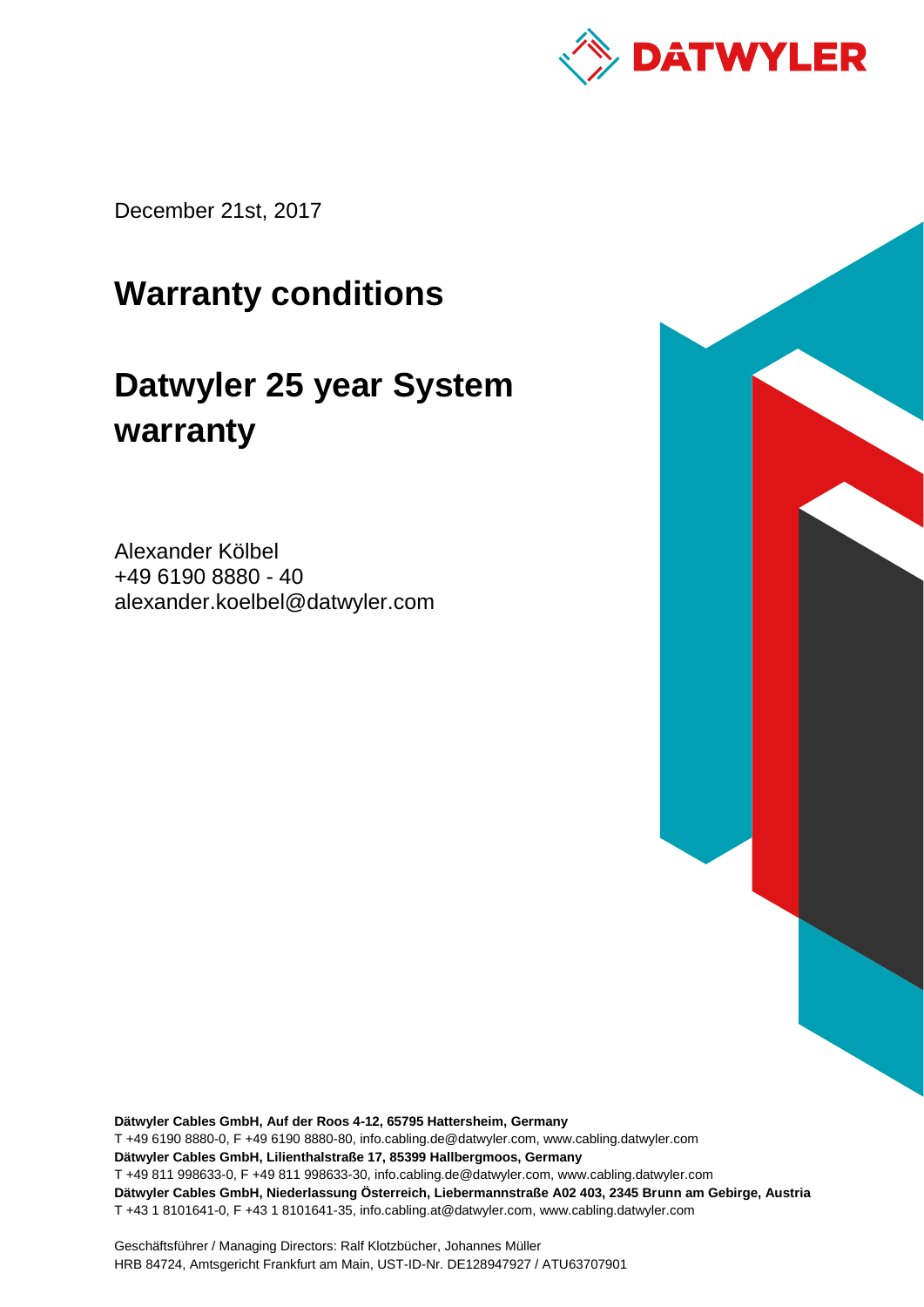

# **Content**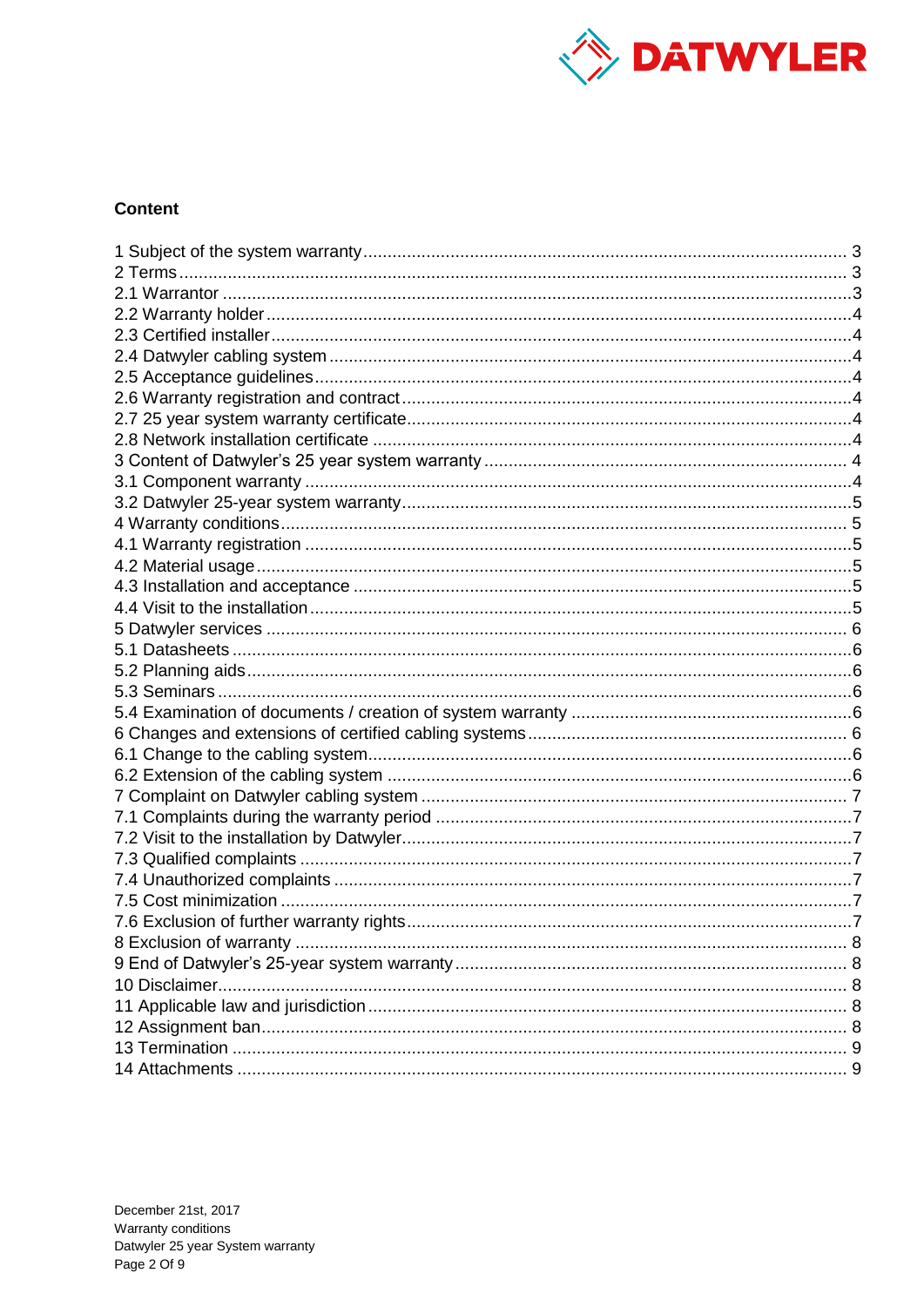

#### <span id="page-2-0"></span>**1 Subject of the system warranty**

This warranty agreement applies exclusively to Datwyler cabling systems, which are composed of Datwyler components

#### <span id="page-2-1"></span>**2 Terms**

#### <span id="page-2-2"></span>**2.1 Warrantor**

Dätwyler Cabling Solutions AG Gotthardstrasse 31 6460 Altdorf, Switzerland

#### **Represented for Switzerland by the sales organization:**

Datwyler Cabling Solutions AG Gotthardstrasse 31 6460 Altdorf, Switzerland

#### **For Europe (excluding Switzerland) and South America represented by the sales organization:**

Datwyler Cables GmbH Auf der Roos 4-12 65795 Hattersheim, Germany

# **For the United Arad Emirates represented by the sales organization:**

Datwyler Middle East RA08BB02 Jebel Ali Free Zone P.O. Box 263480 VAE-Dubai

#### **For Singapore represented by the sales organization:**

Datwyler (Thelma) Cables+Systems Pte Ltd 29 Tech Park Crescent SG-638103 Singapore

# **For China represented by the sales organization:**

Datwyler Cables+Systems (Shanghai) Co. Ltd Building 16, No. 1-111 Kang Qiao Dong Road Kang Qiao Industrial Zone, Pudong CN-201319 Shanghai, P.R. China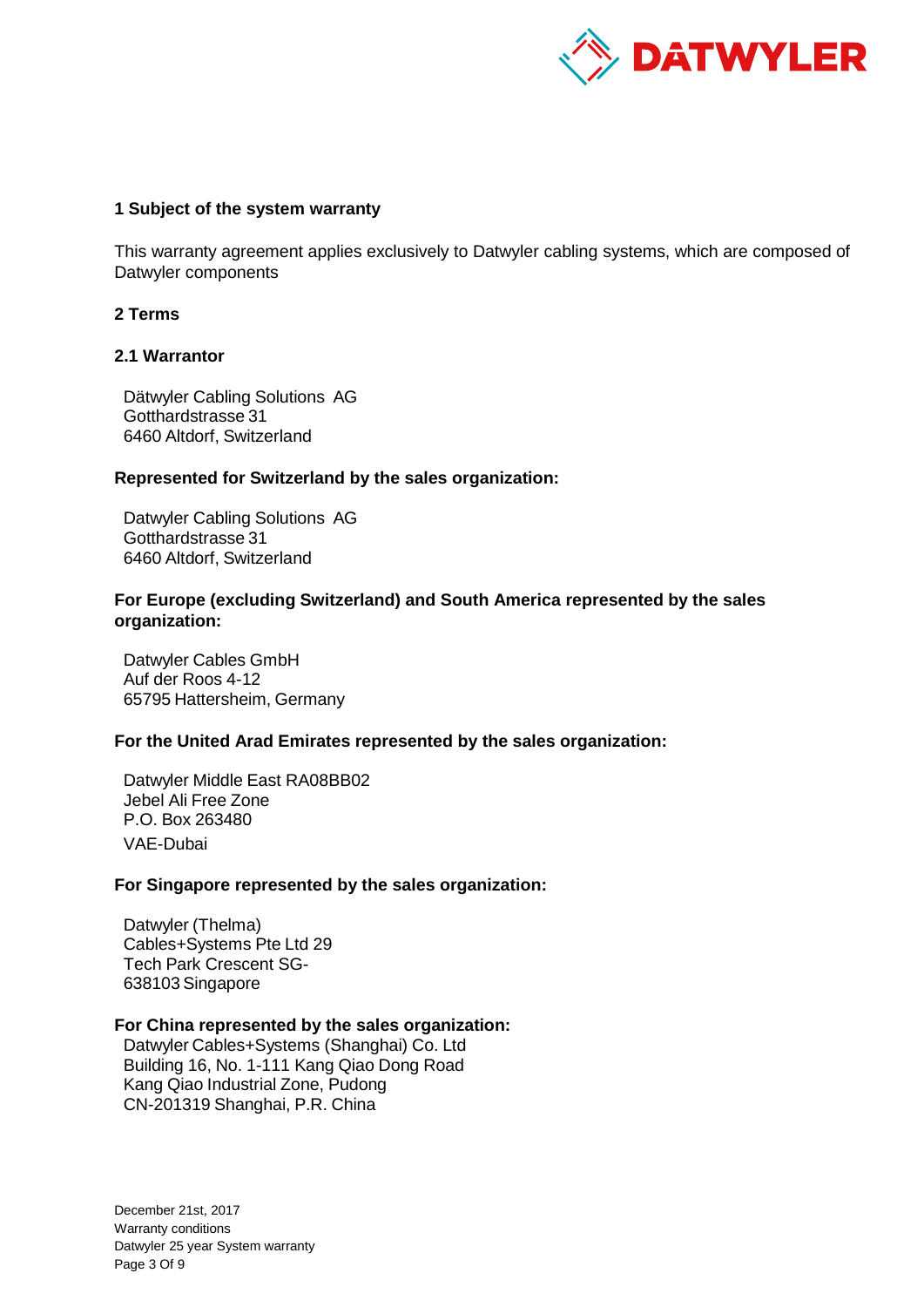

# <span id="page-3-0"></span>**2.2 Warranty holder**

The legal entity receiving a Datwyler System Warranty. The warranty holder is the end user of the installed system.

# <span id="page-3-1"></span>**2.3 Certified installer**

The installer who will be taken to Datwyler or a designated training partner as a certified installer after attending a Datwyler training seminar on copper data technology or fibre optic cabling solutions.

# <span id="page-3-2"></span>**2.4 Datwyler cabling system**

Datwyler's cables and connection components approved to achieve the selected class / category for system warranty.

# <span id="page-3-3"></span>**2.5 Acceptance guidelines**

Information on the performance of the acceptance test and compliance with the limit values set by the standards (Annexes A1\_1 and A1\_2).

# <span id="page-3-4"></span>**2.6 Warranty registration and contract**

System Warranty Registration and Contract Document to be completed by the installer (Annex A2).

# <span id="page-3-5"></span>**2.7 25 year system warranty certificate**

System warranty certificate, which is given to the installer after successful verification of the required release documents.

# <span id="page-3-6"></span>**2.8 Network installation certificate**

Certificate issued to the participant upon successful completion of a training seminar on copper data technology or fibre optic cabling solutions.

Training information and dates are available at www.cabling.datwyler.com under "Company => Seminars".

# <span id="page-3-7"></span>**3 Content of Datwyler's 25 year system warranty**

# <span id="page-3-8"></span>**3.1 Component warranty**

Datwyler warrants, that all components of the Datwyler cabling system will be free from defects in materials or workmanship for a period of 5 years.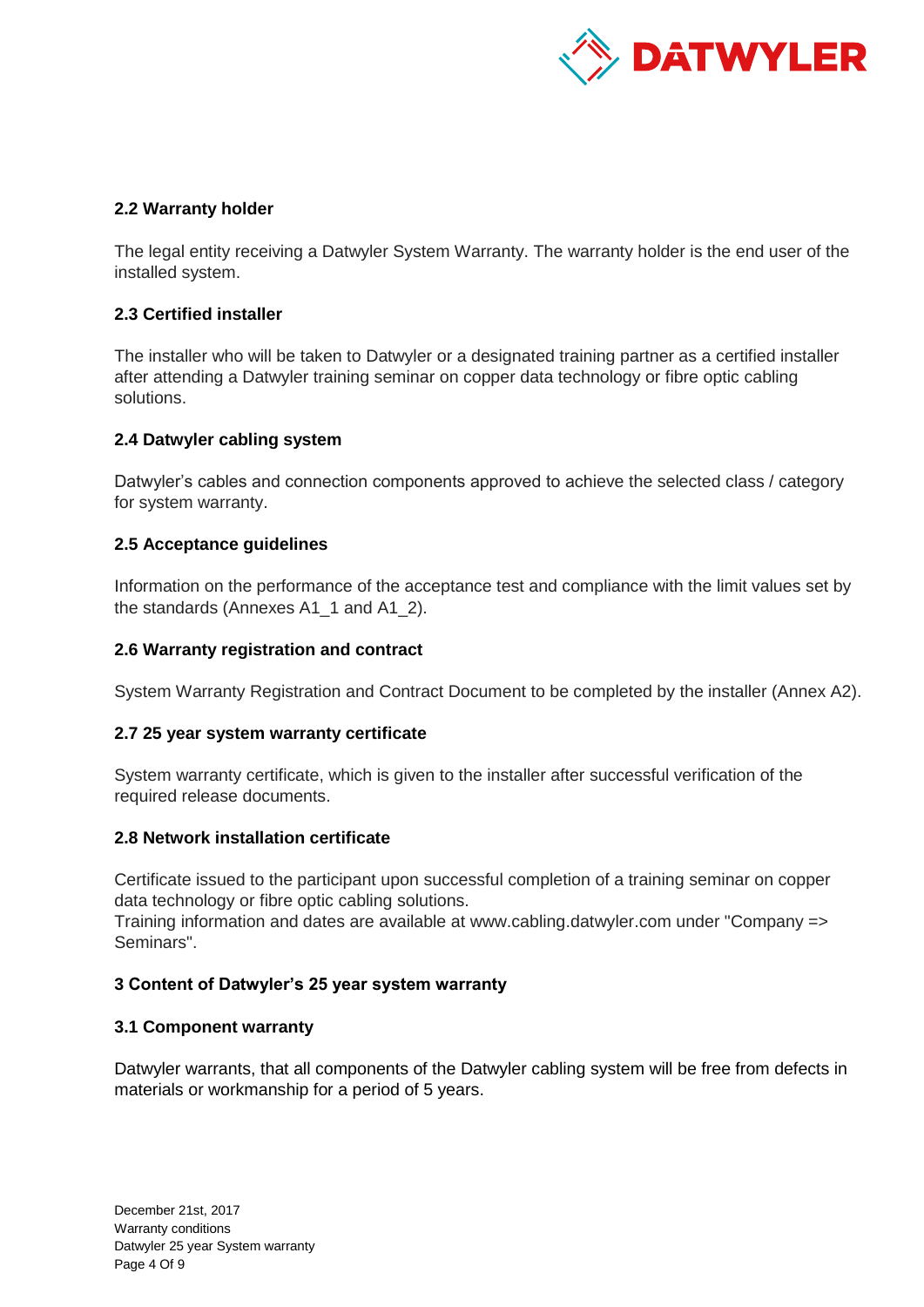

# <span id="page-4-0"></span>**3.2 Datwyler 25-year system warranty**

Datwyler warrants for a period of 25 years that the Datwyler cabling system installed will meet the values specified in the standards at the time of delivery of the components.

# <span id="page-4-1"></span>**4 Warranty conditions**

To claim Datwyler's system warranty, the following conditions must be met.

# <span id="page-4-2"></span>**4.1 Warranty registration**

The registration for Datwyler's 25-year system warranty has to be done by the certified installer. The warranty registration for the Datwyler system warranty has to be submitted, complete filled, within 3 months after the acceptance of the installation to Datwyler (Appendix A2). By submitting the application form (Annex A2), the installer confirms that:

- the components have been installed according to their product specification and according to the Datwyler installation guidelines

- the Datwyler cabling system to be certified has been tested and documented in accordance with the acceptance instructions (Annexes A1\_1 and A1\_2)

- the handed over measured results correspond to the actually measured values

- the installed system complies with the values described in the standards and has been installed with approved components.

# <span id="page-4-3"></span>**4.2 Material usage**

Only originally packaged, brand new Datwyler components may be used for the Installation.

# <span id="page-4-4"></span>**4.3 Installation and acceptance**

Persons who have a valid Datwyler network installations certificate may only perform the installation and acceptance of the Datwyler cabling system.

# <span id="page-4-5"></span>**4.4 Visit to the installation**

The guarantee holder ensures that Datwyler can visit the cabling system - even during the installation phase.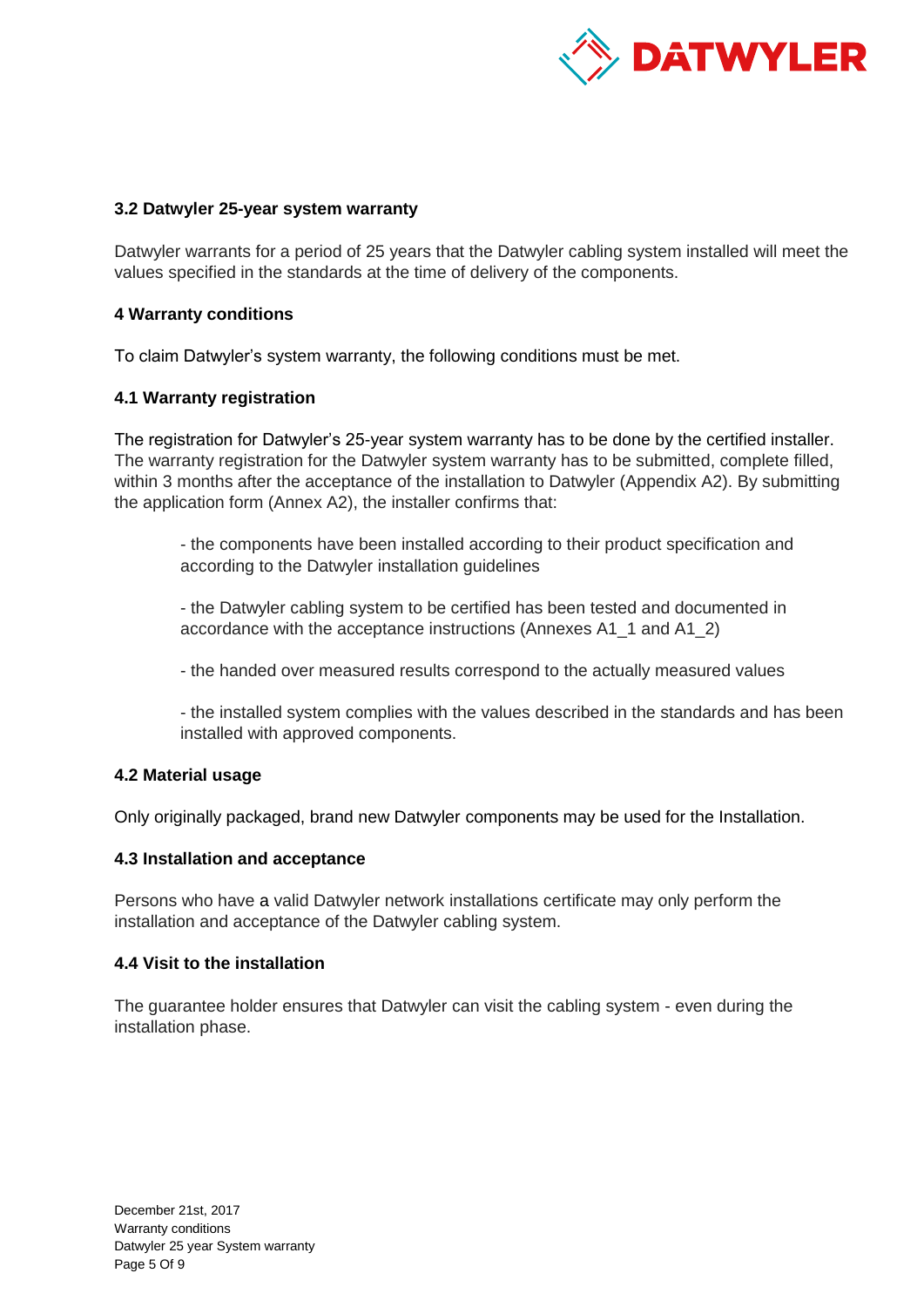

# <span id="page-5-0"></span>**5 Datwyler services**

# <span id="page-5-1"></span>**5.1 Datasheets**

Datwyler provides data sheets and installation guidelines for the components contained in the cabling system.

# <span id="page-5-2"></span>**5.2 Planning aids**

Datwyler provides planning aids for assembling a cabling system.

# <span id="page-5-3"></span>**5.3 Seminars**

Datwyler performs the certification seminars and hands over a non-transferable certificate after successful completion of the training. The costs are borne by the certified installer. Training information and dates are available on the Datwyler website.

# <span id="page-5-4"></span>**5.4 Examination of documents / creation of system warranty**

After examining the submitted documents for completeness, Datwyler hands over the Datwyler system warranty to the applicant installer for the installed cabling system. The installer forwards these documents to the warranty holder.

Datwyler expressly reserves the right to issue a warranty in case of incomplete or incorrect documentation. The Datwyler system warranty is not transferable to third parties.

# <span id="page-5-5"></span>**6 Changes and extensions of certified cabling systems**

# <span id="page-5-6"></span>**6.1 Change to the cabling system**

If the holder of the warranty intends to change a cabling system for which a Datwyler system warranty already exists, the change must be reported to Datwyler in writing before the start of the work to maintain the guarantee. After reviewing the change and receiving a confirmation from Datwyler, the original warranty terms and duration will remain.

# <span id="page-5-7"></span>**6.2 Extension of the cabling system**

If the warranty holder intends to include an extension of a Datwyler cabling system in an existing Datwyler system warranty, it shall be requested from Datwyler with the words "Warranty extension" in Attachment A2 with all documents required for the warranty.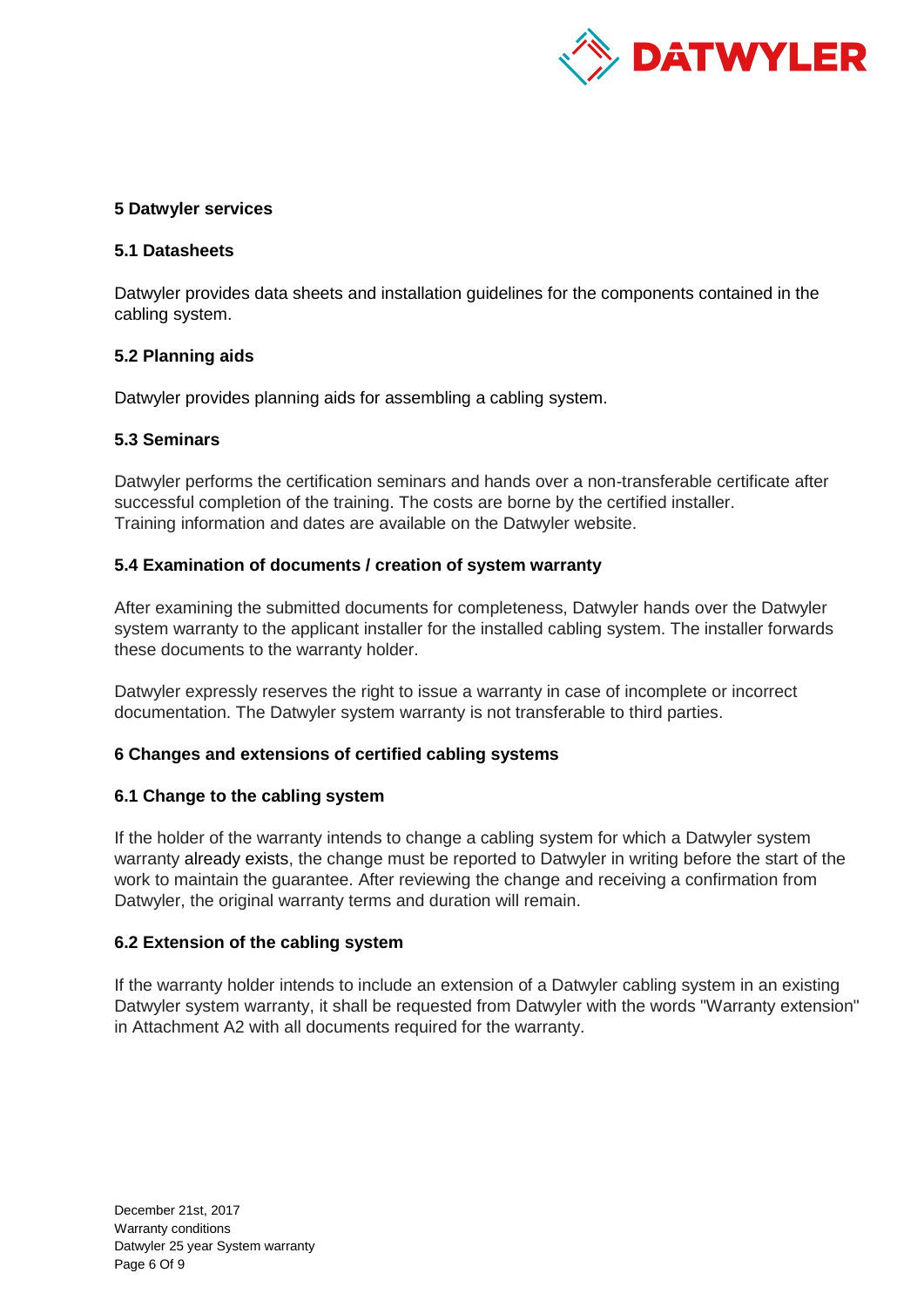

# <span id="page-6-0"></span>**7 Complaint on Datwyler cabling system**

# <span id="page-6-1"></span>**7.1 Complaints during the warranty period**

If there is a warranty claim that is relevant for the warranty during the warranty period, the warranty holder shall provide the following information to Datwyler:

- detailed description of the problem
- copy of the delivery note and invoice for the components used
- warranty contract of the certified Datwyler cabling system
- the archived test results of the certified cabling system

# <span id="page-6-2"></span>**7.2 Visit to the installation by Datwyler**

If the problem cannot be clearly defined based on the information listed above, Datwyler is entitled at any time to test and examine the cabling system on site.

# <span id="page-6-3"></span>**7.3 Qualified complaints**

In the case of a complaint, the written consent of Datwyler is required before work on the offending link.

Datwyler will cover the costs of replacing or repairing the faulty components by a certified installer at local prices.

The costs incurred are limited to the original installation costs including material. Datwyler may use components that at least match the same product specifications of the components in question for troubleshooting purposes.

The removed and replaced components are to be made available to Datwyler free of charge.

# <span id="page-6-4"></span>**7.4 Unauthorized complaints**

If the complaint proves to be unauthorized, all costs incurred by Datwyler for the detection and analysis of faults in the Datwyler cabling system shall be borne by the guarantee holder.

# <span id="page-6-5"></span>**7.5 Cost minimization**

The warranty holder is obliged to minimize costs.

# <span id="page-6-6"></span>**7.6 Exclusion of further warranty rights**

Other warranty rights are not available to the warranty holder.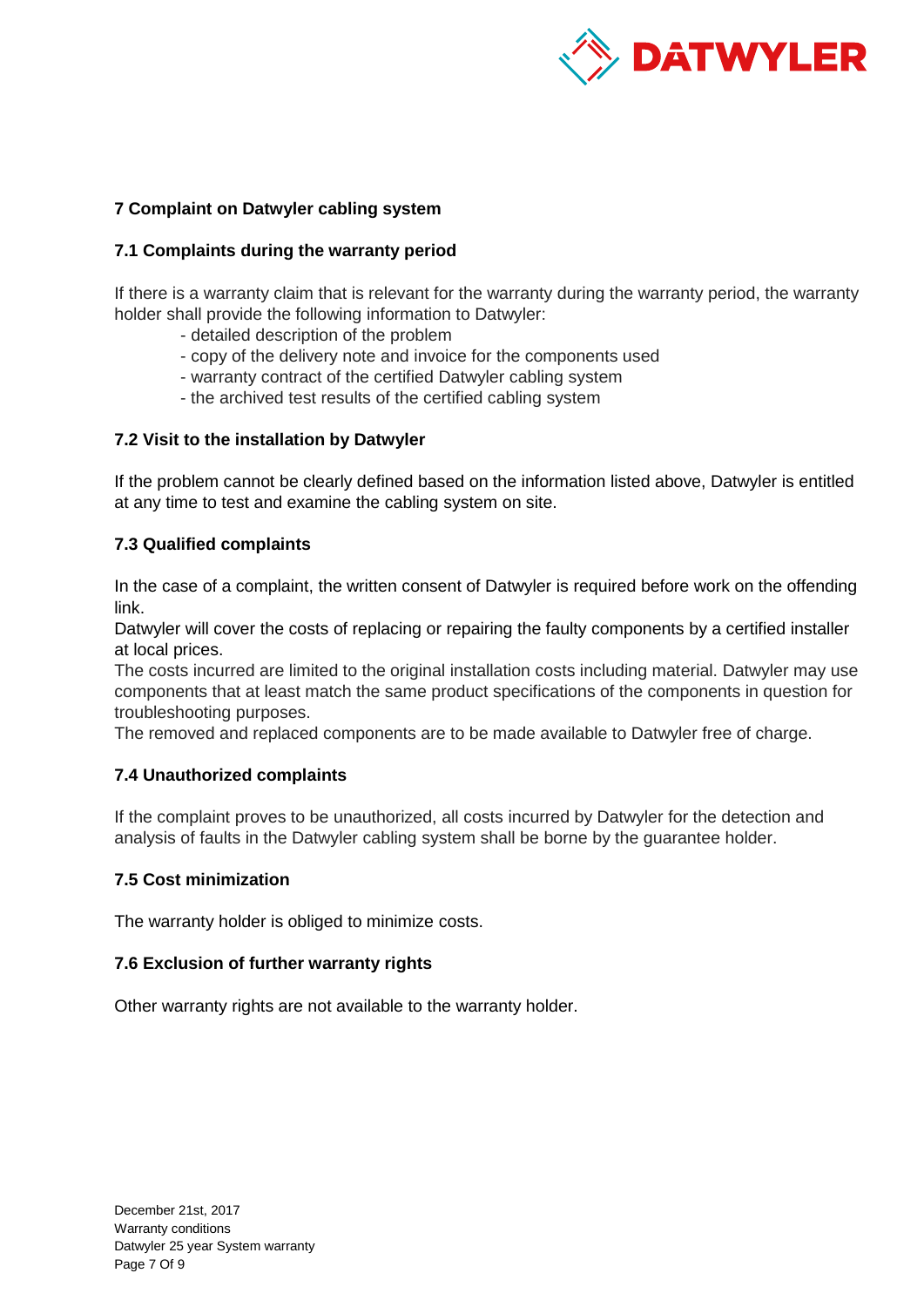

# <span id="page-7-0"></span>**8 Exclusion of warranty**

Datwyler does not provide services under this warranty

- if the customer has no damage
- if the components of the cabling system are not used or operated properly
- if the components have been damaged, modified or installed incorrectly

- if the components are operated in an environment that does not conform to the product specifications

- if measurement results have been manipulated

- if defects occur due to thermal, chemical, electrical or electrolytic influences
- for damages that are not under the influence of Datwyler, such as fire, water, flood, war, lightning, earthquakes, and force majeure

The warranty also excludes wearing parts such as connection and patch cables, connectors, couplings, etc.

# <span id="page-7-1"></span>**9 End of Datwyler's 25-year system warranty**

The Datwyler 25-year system warranty automatically terminates upon expiration of the warranty period of 25 years from the issuance of the warranty certificate, without prior notice. It also ends in the event of a change to the cabling system, which Datwyler was not notified in writing and confirmed by Datwyler.

# <span id="page-7-2"></span>**10 Disclaimer**

Datwyler is not liable for consequential damage, which could be caused by a complaint Datwyler cabling system, such as loss of revenue, data loss, data recovery, restart and downtime of the computer as well as damage to facilities and claims by third parties to the warranty holder. This disclaimer also applies to cases in which Datwyler has been informed in advance about the possibility of such damages.

# <span id="page-7-3"></span>**11 Applicable law and jurisdiction**

This guarantee agreement is subject to Swiss law, excluding the Vienna Convention on the UN Sales Convention.

# **Jurisdiction is Zurich.**

Should a provision of this contract be or become ineffective or unenforceable, the validity of the remaining provisions shall remain unaffected.

The contracting parties undertake in this case to replace the ineffective or unenforceable provision by an effective or enforceable provision that comes as close as possible to the original purpose. This also applies in the event that the contract should have an unwanted regulatory gap.

# <span id="page-7-4"></span>**12 Assignment ban**

No rights arising from this warranty contract (Appendix A2) are transferable to third parties.